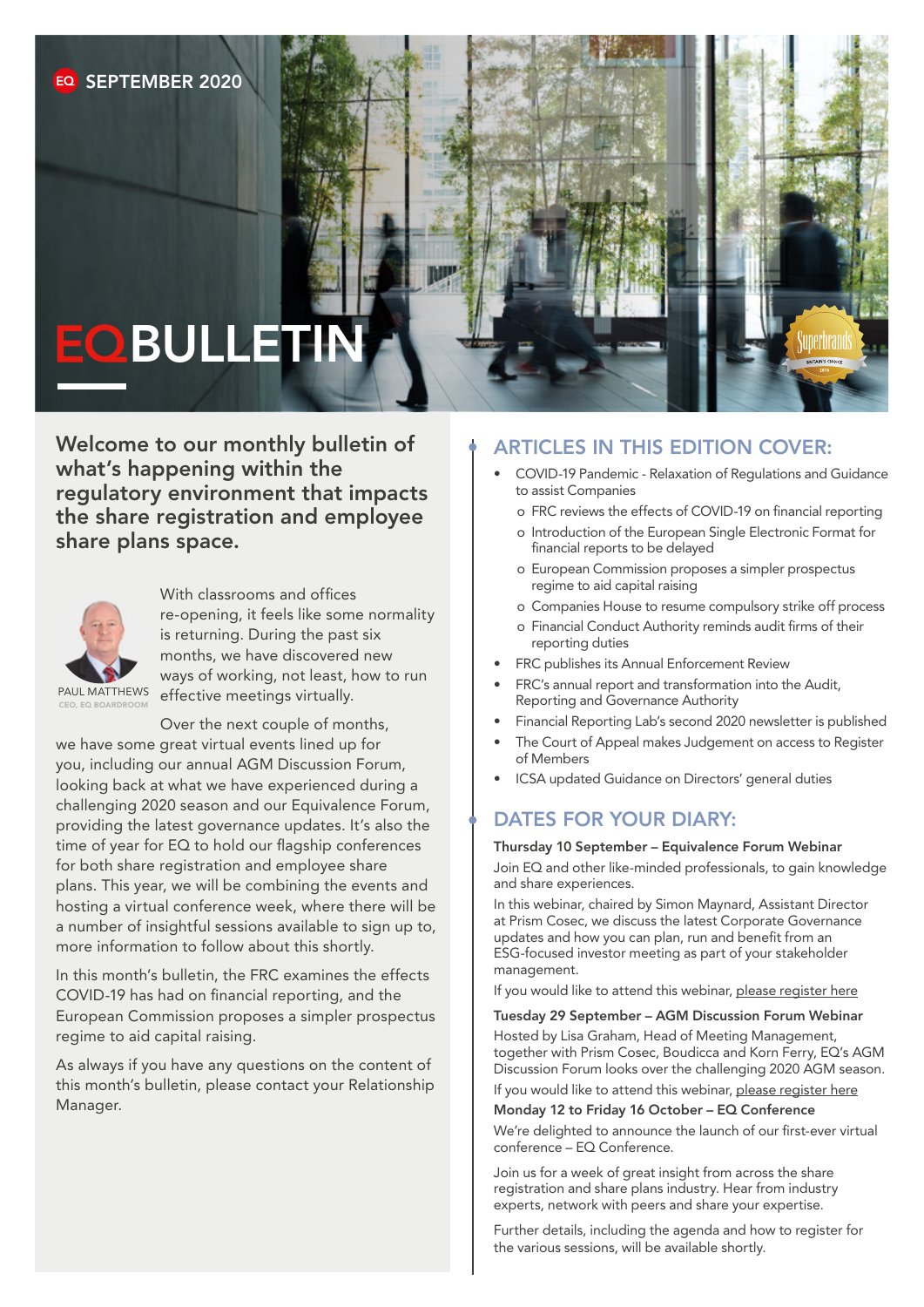## **COVID-19 Pandem Relaxation of Regulation** and Guidance to assist Companies

#### FRC reviews the effects of COVID-19 on financial reporting

The Financial Reporting Council (FRC) has published its first thematic review since the start of the pandemic examining the effects of COVID-19 on financial reporting. The review found that in most cases, companies had included enough information to enable investors to assess the impact of COVID-19 on their businesses. Key areas of reporting that could be improved include:

- Going concern disclosures in interim and annual financial statements need to clearly explain key assumptions and judgements that have been taken to determine whether a company is able to operate as a going concern.
- The assumptions used in determining whether the company is a going concern should be compatible with assumptions used in other areas of the financial statements.
- Sensitivity analysis or a range of possible outcomes should be provided for areas subject to significant uncertainty.
- The FRC discourage arbitrary splitting of items such as impairment charges between COVID-19 and non-COVID-19 financial statement captions. Companies should apply consistent existing accounting policies for exceptional items related to COVID-19 income and expenditure.
- Interim financial statements would benefit from more detailed disclosures explaining how COVID-19 has impacted a company's reported performance and future prospects.

The FRC also encourages disclosures not explicitly required by accounting standards to enable investors to understand the impact of COVID-19 on financial performance as required by IAS 1 'Presentation of Financial Statements'. The best disclosures reviewed were those specific to the company, which provided such additional information and explained how COVID-19 may affect future prospects.

The FRC's review includes examples of best practice disclosures including those from Britvic plc, Marks and Spencer, Burberry, Tate & Lyle, Land Securities, Vodafone, BT Group, Wizz Air and Airtel Africa.

[FRC's Review](https://www.frc.org.uk/getattachment/03838acd-facc-4a06-879c-a4682672a6d7/CRR-COVID-19-Thematic-Review-Jul-2020.pdf)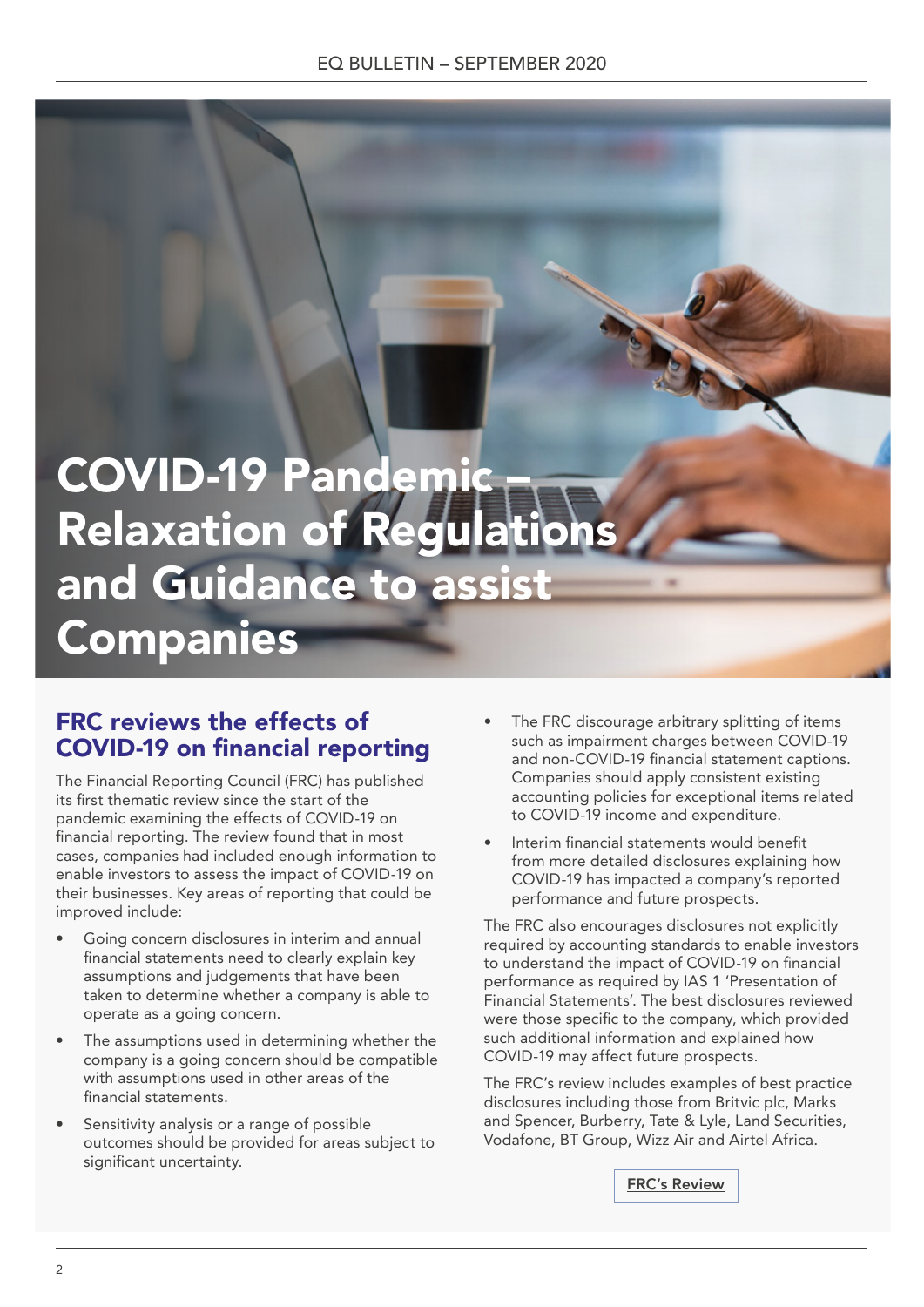#### Introduction of the European Single Electronic Format for financial reports to be delayed

The Financial Conduct Authority (FCA) has opened a consultation on postponing the requirement for listed companies to comply with the European Single Electronic Format (ESEF) introduced by the Transparency Directive. Specifically, the requirements to publish their annual financial reports in XHTML web browser format and to tag basic financial information will be postponed for one year. This would mean that it applies to financial years beginning on or after 1 January 2021 for publication from 1 January 2022. Also, the requirement to tag notes to the financial statements would be pushed back to financial years starting on or after 1 January 2023, for publication from 1 January 2024. The postponements are proposed due to potential difficulties caused by COVID-19.

Companies may voluntarily publish their accounts in the new European Single Electronic Format if they wish to do so.

The consultation closed on 28 August 2020.

[FCA's consultation](https://www.fca.org.uk/publication/consultation/cp20-12.pdf)

#### Companies House to resume compulsory strike off process

Companies House has announced that the compulsory strike off process for companies that are believed to no longer be operating, will resume from 10 October 2020. The process had been halted earlier in the year due to the COVID-19 crisis.

[Companies House Announcement](https://www.gov.uk/government/news/companies-house-to-resume-the-compulsory-strike-off-process?utm_source=f8ef8fe7-8efb-47e1-9eca-d7957e71db30&utm_medium=email&utm_campaign=govuk-notifications&utm_content=immediate)

### Financial Conduct Authority reminds audit firms of their reporting duties

The Financial Conduct Authority (FCA) has written to audit firms reminding them of their reporting duties to the FCA, particularly during the current COVID-19 crisis. The duty to report to the FCA covers, for example, whether the company can continue as a going concern. The FCA state that auditors are expected to raise such issues proactively and without delay. The letter also reminds audit firms that companies must continue to comply with the Market Abuse Regulation on disclosure of inside information and the FCA rules.

[FCA's Letter to Audit Firms](https://www.fca.org.uk/publication/correspondence/letter-to-fs-auditors-on-reporting-obligations.pdf)

#### European Commission proposes a simpler prospectus regime to aid capital raising

The European Commission (EC) has proposed changes to the Prospectus Regulation as part of its Capital Market Recovery programme to help companies with capital raising during the COVID-19 crisis. Companies that have been listed for at least 18 months on regulated or SME markets, will be able to opt to use an EU Recovery Prospectus to issue shares.

This is a single document of 30 pages that focuses on essential information that investors need to make investment decisions. The proposal will now go to the European Parliament and Council of the EU for consideration.

European Commission proposed changes to the Prospectus Regulation